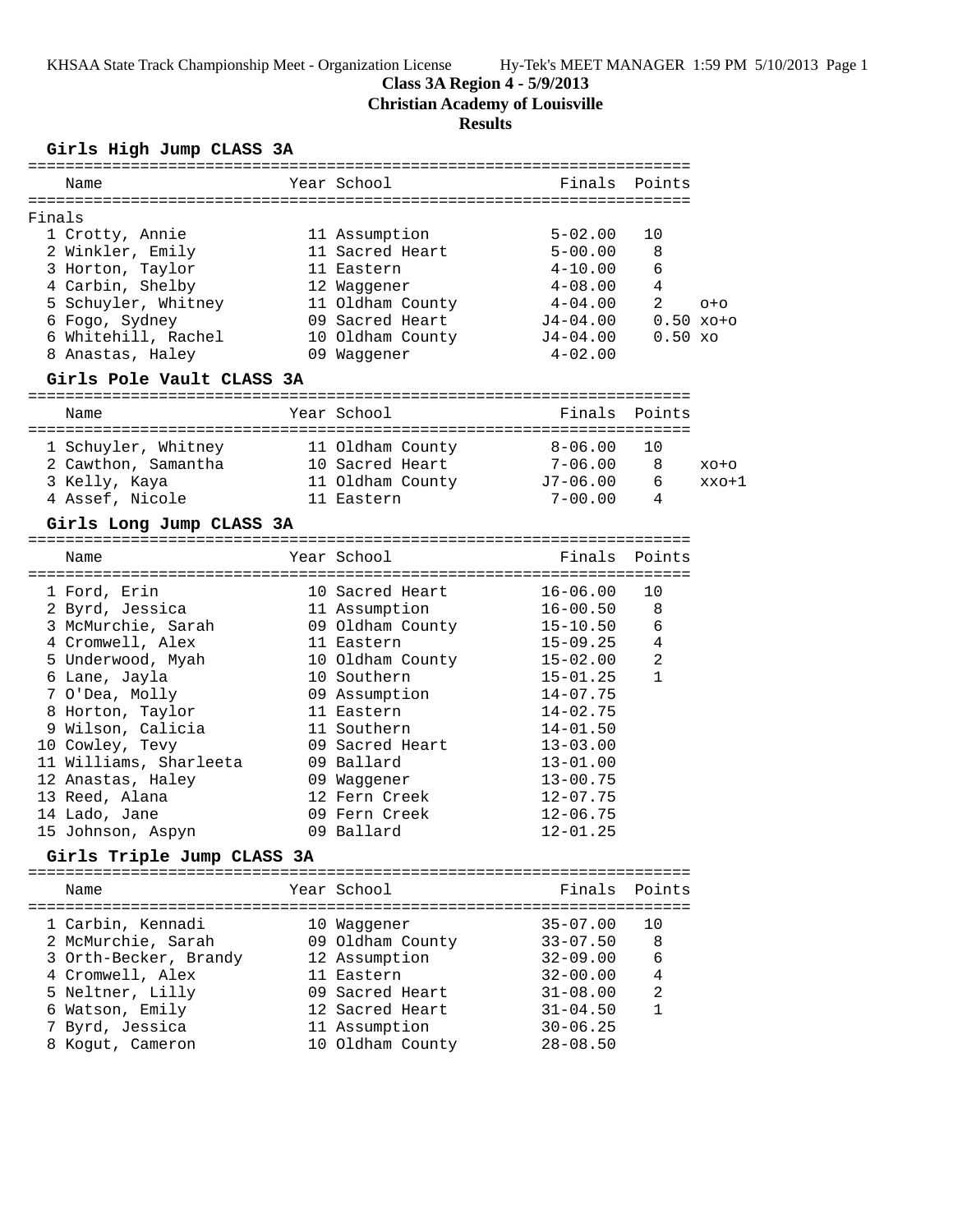KHSAA State Track Championship Meet - Organization License Hy-Tek's MEET MANAGER 1:59 PM 5/10/2013 Page 2

**Class 3A Region 4 - 5/9/2013**

**Christian Academy of Louisville**

# **Results**

#### **Girls Shot Put CLASS 3A**

| Name                        | Year School      | Finals       | Points         |
|-----------------------------|------------------|--------------|----------------|
|                             |                  |              |                |
| 1 West, Autumn              | 12 Ballard       | $35 - 05.00$ | 10             |
| 2 Ruffin, Deja              | 11 Sacred Heart  | $33 - 07.25$ | 8              |
| 3 Scott, Shay               | 11 Fern Creek    | $33 - 06.50$ | 6              |
| 4 Myers, Katie              | 09 Oldham County | $32 - 06.25$ | 4              |
| 5 Boyd, Lareka              | 10 Waggener      | $32 - 05.25$ | $\overline{a}$ |
| 6 Leach, Deonsha            | 11 Fern Creek    | $29 - 04.00$ | $\mathbf{1}$   |
| 7 Beavin, Samantha          | 11 Sacred Heart  | $28 - 04.75$ |                |
| 8 Kayden, Jolie             | 12 Southern      | $26 - 11.50$ |                |
| 9 Lancaster, Rachel         | 09 Assumption    | $25 - 04.00$ |                |
| 10 Metry, Emme              | 09 Assumption    | $25 - 02.25$ |                |
| 11 Peeples, Asia            | 10 Seneca        | $24 - 09.25$ |                |
| 12 Waldridge, Mackenzie     | 12 Oldham County | $24 - 03.50$ |                |
| 13 Riggle, Morgan           | 09 Waggener      | $24 - 02.25$ |                |
| 14 Perkins, Tomesha         | 11 Southern      | $23 - 00.25$ |                |
| Girls Discus Throw CLASS 3A |                  |              |                |
|                             |                  |              |                |
| Name                        | Year School      |              | Finals Points  |
| 1 West, Autumn              | 12 Ballard       | $102 - 08$   | 10             |
| 2 Beavin, Samantha          | 11 Sacred Heart  | $91 - 01$    | 8              |
| 3 Ackles, Mallory           | 12 Oldham County | 90-11        | 6              |
| 4 Scheiber, Christine       | 10 Sacred Heart  | $71 - 00$    | 4              |
| 5 Waldridge, Mackenzie      | 12 Oldham County | $67 - 06$    | 2              |
| 6 Kayden, Jolie             | 12 Southern      | 64-09        | $\mathbf{1}$   |
| 7 Goodwin, Sammy            | 09 Assumption    | $56 - 00$    |                |
| 8 Metry, Emme               | 09 Assumption    | $52 - 10$    |                |
| 9 Peeples, Asia             | 10 Seneca        | $52 - 05$    |                |
| 10 Riggle, Morgan           | 09 Waggener      | $47 - 03$    |                |
| 11 Perkins, Tomesha         | 11 Southern      | $44 - 03$    |                |
| -- Boyd, Lareka             | 10 Waqqener      | FOUL         |                |
| Boys High Jump CLASS 3A     |                  |              |                |
|                             |                  |              |                |
| Name                        | Year School      | Finals       | Points         |
| 1 Beattie, Jocari           | 12 Eastern       | $6 - 06.00$  | 10             |
| 2 Swabek, Cody              | 11 Trinity       | $6 - 04.00$  | 8              |
| 3 Stallard, Tyrone          | 12 Waggener      | $5 - 08.00$  | 6              |
| 4 Eells, Aidan              | 11 Oldham County | $5 - 04.00$  | 4              |
| 5 Larsen, Dallin            | 11 Oldham County | $5 - 02.00$  | 2              |
| -- Singleton, Clint         | 12 Eastern       | NH           |                |
| -- Robinson, Jaleel         | 11 Fern Creek    | NH           |                |
| -- Dossey, Cameron          | 09 Trinity       | NH           |                |
| Boys Pole Vault CLASS 3A    |                  |              |                |
|                             |                  |              |                |
| Name                        | Year School      | Finals       | Points         |
| 1 Boyle, John               | 10 Trinity       | $11 - 01.00$ | 10             |
| 2 Boykin, Brennan           | 12 Eastern       | $10 - 00.00$ | 8              |
| 3 Fothergill, Michael       | 11 Trinity       | $9 - 06.00$  | 6              |
| 4 Whitehill, RJ             | 09 Oldham County | $8 - 00.00$  | 4              |
|                             |                  |              |                |

=======================================================================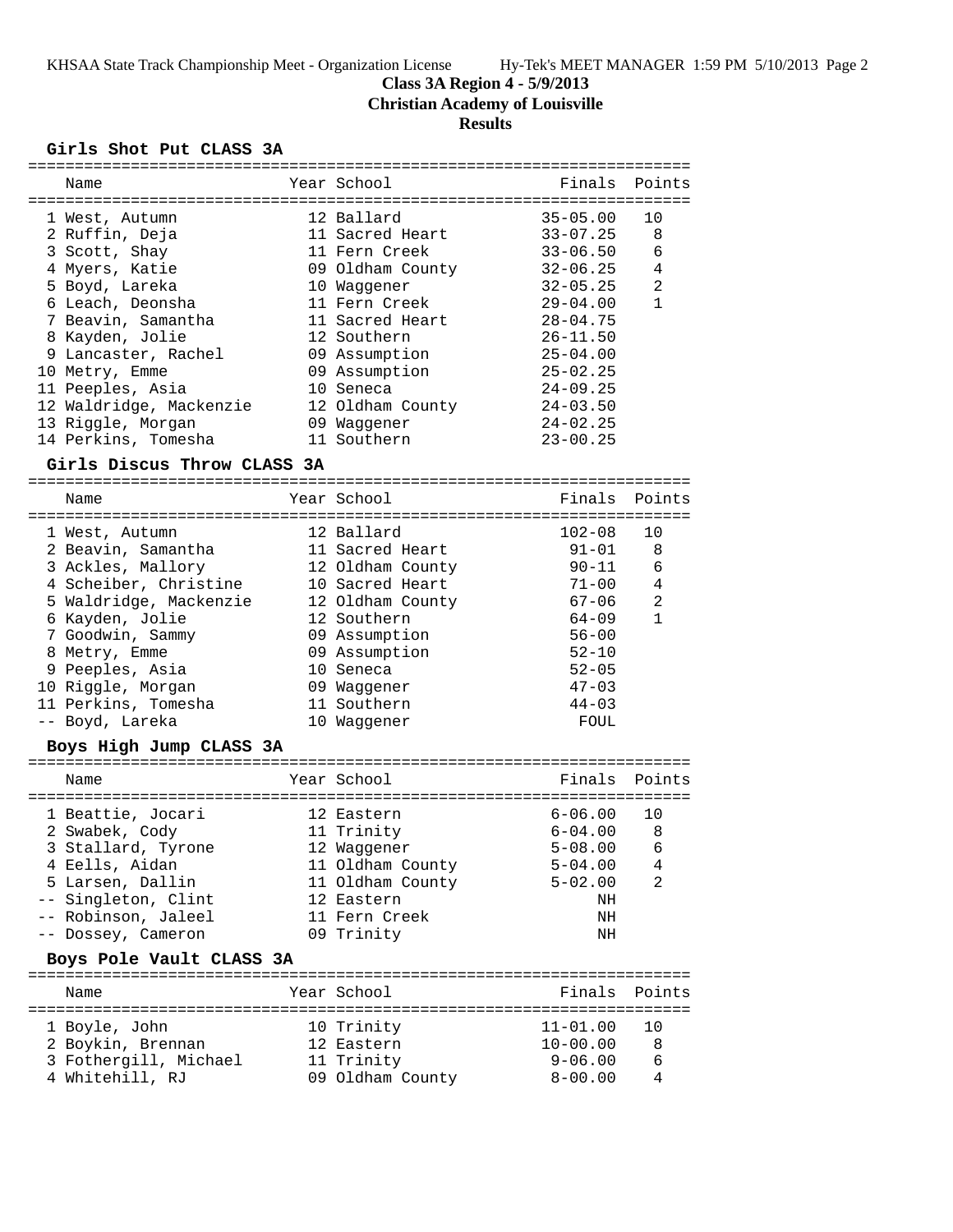KHSAA State Track Championship Meet - Organization License Hy-Tek's MEET MANAGER 1:59 PM 5/10/2013 Page 3

### **Class 3A Region 4 - 5/9/2013**

**Christian Academy of Louisville**

# **Results**

### **Boys Long Jump CLASS 3A**

| Name                                             | Year School                                  | Finals Points                |                |               |
|--------------------------------------------------|----------------------------------------------|------------------------------|----------------|---------------|
|                                                  |                                              |                              |                |               |
| 1 Beattie, Jocari                                | 12 Eastern                                   | $21 - 04.00$                 | 10             |               |
| 2 Swabek, Cody                                   | 11 Trinity<br>12 Ballard                     | $20 - 04.50$                 | 8              |               |
| 3 Hurrigan, Joseph                               |                                              | 20-02.75                     | 6              |               |
| 4 Caudill, Chris                                 |                                              | $19 - 08.00$                 | 4              |               |
| 5 Biddix, Santo                                  | 12 Oldham County<br>09 Trinity<br>09 Trinity | $19 - 02.75$                 | 2              | 2nd 18'7.25"  |
| 6 Masden, Moe                                    | 10 Ballard                                   | $J19-02.75$                  | $\mathbf{1}$   | 2nd $18'3.5"$ |
| 7 Singleton, Clint                               | 12 Eastern                                   | $17 - 08.00$                 |                |               |
| 8 Smith, Jameel                                  | 10 Southern                                  | $16 - 01.25$                 |                |               |
| 9 Whitehill, RJ                                  |                                              | $15 - 06.75$                 |                |               |
| 10 Gordon, Kevontaye                             | 09 Oldham County<br>09 Waggener              | $14 - 11.00$                 |                |               |
|                                                  | 09 Waggener                                  |                              |                |               |
| Boys Triple Jump CLASS 3A                        |                                              |                              |                |               |
| Name                                             | Year School                                  | Finals Points                |                |               |
| 1 Conn, Marcus                                   | 12 Fern Creek                                | $42 - 02.00$                 | 10             |               |
| 2 Beattie, Jocari                                | 12 Eastern                                   | $41 - 04.50$                 | 8              |               |
| 3 Caudill, Chris 12 Oldham County 41-04.00       |                                              |                              | 6              |               |
| 4 Williams, Dadrian 12 Fern Creek                |                                              | 40-07.50                     | 4              |               |
| 5 Biddix, Santo                                  |                                              | $40 - 05.75$                 | $\overline{2}$ |               |
|                                                  | 09 Trinity<br>10 Ballard                     | $39 - 07.25$                 | $\mathbf{1}$   |               |
| 6 Masden, Moe<br>7 Singleton, Clint              |                                              | $39 - 07.00$                 |                |               |
| 8 Williams, Darius 09 Ballard                    | 12 Eastern                                   | $36 - 10.00$                 |                |               |
|                                                  |                                              |                              |                |               |
| 9 Hudson, Marcus                                 | 09 Trinity                                   | $36 - 00.00$                 |                |               |
| 10 Stocking, Jonathan 11 Oldham County 34-09.75  |                                              |                              |                |               |
|                                                  |                                              |                              |                |               |
| Boys Shot Put CLASS 3A                           |                                              |                              |                |               |
| Name                                             | Year School                                  | Finals                       | Points         |               |
| 1 Gelnett, Aaron                                 | 12 Oldham County                             |                              | 10             |               |
| 2 King, Adam                                     |                                              | $47 - 11.25$<br>$43 - 07.50$ | 8              |               |
|                                                  | 10 Trinity                                   | $41 - 06.75$                 | 6              |               |
| 3 Tindall, Chase<br>4 Hardin, Cory               | 12 Oldham County                             |                              | 4              |               |
|                                                  | 11 Ballard                                   | $38 - 02.75$                 | $\overline{2}$ |               |
| 5 Ford, Daivain                                  | 11 Waggener                                  | $36 - 11.50$<br>$35 - 03.50$ | $\mathbf{1}$   |               |
| 6 Holly, Dominic                                 | 09 Waggener                                  |                              |                |               |
| 7 Thornton, Anthony                              | 12 Southern                                  | $34 - 09.00$                 |                |               |
| 8 Reeves, Andrew                                 | 11 Trinity                                   | $32 - 11.50$                 |                |               |
| 9 Smith, Steve                                   | 11 Southern                                  | $31 - 10.00$                 |                |               |
| 10 Manuel, Blake                                 | 11 Eastern<br>09 Eastern                     | $28 - 07.50$<br>$24 - 09.00$ |                |               |
| 11 Maxwell, Shemar<br>Boys Discus Throw CLASS 3A |                                              |                              |                |               |
|                                                  |                                              |                              |                |               |
| Name                                             | Year School                                  | Finals                       | Points         |               |
|                                                  |                                              | $144 - 00$                   | 10             |               |
| 1 Gelnett, Aaron                                 | 12 Oldham County                             |                              |                |               |
| 2 Bowling, Griffin                               | 11 Oldham County                             | $120 - 05$                   | 8              |               |
| 3 Reeves, Andrew                                 | 11 Trinity                                   | 119-02                       | 6              |               |
| 4 King, Adam                                     | 10 Trinity                                   | $113 - 06$                   | 4              |               |
| 5 Hardin, Cory                                   | 11 Ballard                                   | $112 - 02$                   | 2              |               |
| 6 Holly, Dominic<br>7 Lagowski, Micha            | 09 Waggener<br>11 Southern                   | $82 - 01$<br>$80 - 03$       | 1              |               |